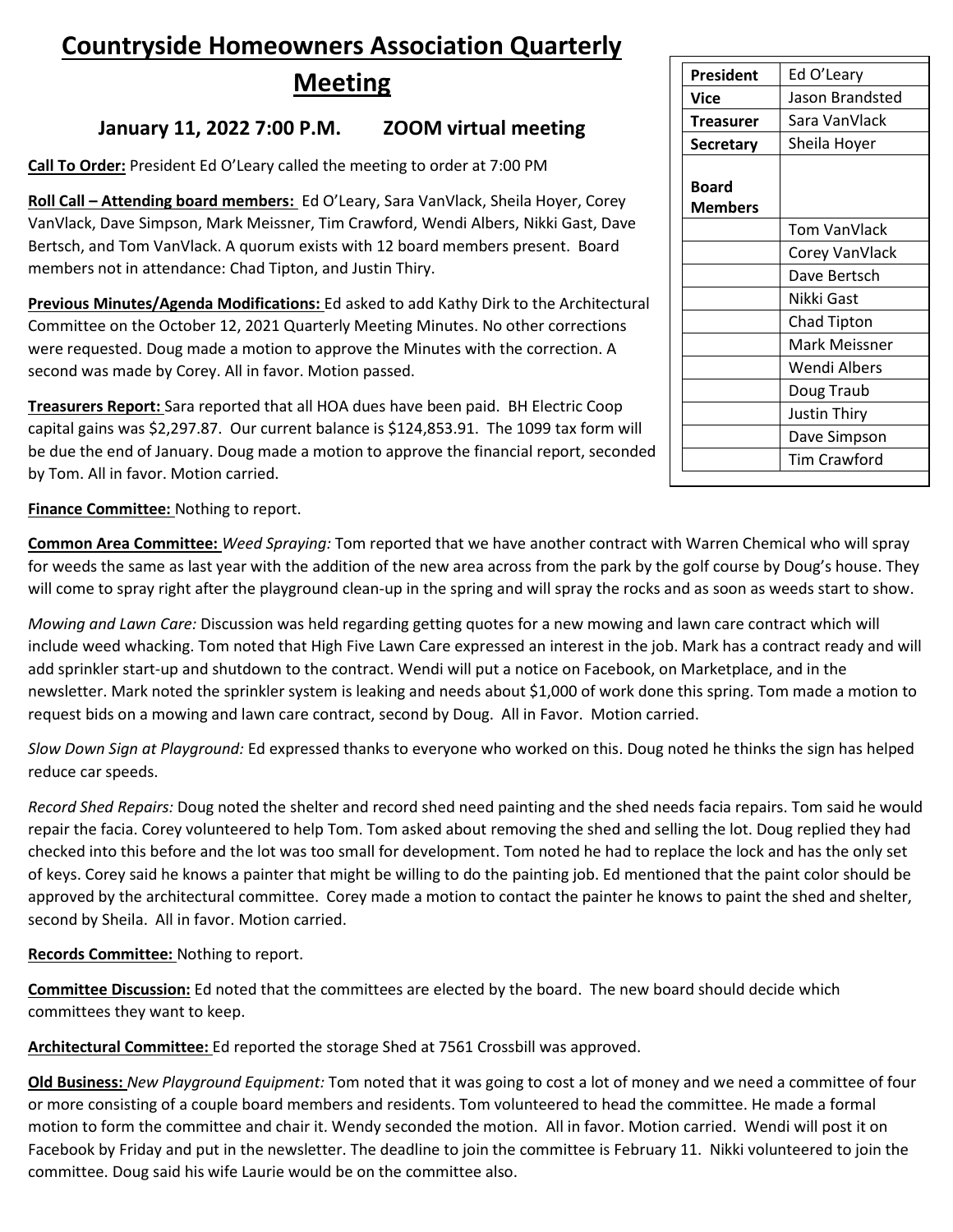**New Business:** *ZOOM Membership renewal:* The membership has been renewed for another year.

*Common area between Albers and Dykstras:* Wendi noted there are lots of dead branches needing to be trimmed in 6 large trees. She is checking with the City to see if the trimming would quality for the Cost-Share Program. Mark said he would take a look at the trees.

*Yard Light Posts:* Wendi stated many homeowner's light posts have lights missing, and it creates a safety issue. Wendi made a motion to put a notice in Facebook, seconded by Corey. All in favor. Motion carried.

*Advertising:* Wendy requested to put an ad for the Kahler Team in the newsletter. There were no dissentions. Wendi made a motion to allow lump sum ads of \$40 for a year, seconded by Sara. All in favor. Motion passed.

*Election of Officers (President, Vice President, Secretary, Treasurer):* The Board followed the procedures in the Bi-laws for the annual election process. Ed noted that his term was up and he did not wish to continue as president. He also noted that due to travel conflicts, Jason declined the presidency nomination. Corey nominated Sheila for president. Ed nominated Doug for president. Sheila volunteered to continue as Secretary if Doug would accept the nomination for President. Doug agreed. Sara volunteered to continue as Treasurer. Dave Simpson agreed to serve as Vice-President.

*Committees:* The Board elected the following committee members:

Common Area: Mark (chair) and Tom Records: Pete Jensen Playground: Tom (chair), Nikki, Laurie Traub Architectural: Ed (chair), Dan Smith, Kathy Dirk, Justin Thiry, Dave Bertsch Finance: Sheila made a motion to remove the Finance Committee. Corey seconded the motion. All in favor. Motion carried.

## **COUNTRYSIDE HOA BOARD MEMBERS 2022-2023**

|                  |               | Term Spent as |
|------------------|---------------|---------------|
|                  |               | of Jan 2022   |
| <b>President</b> | Doug Traub    | $0$ of $1$    |
| <b>Vice</b>      | Dave Simpson  | $0$ of $1$    |
| <b>Treasurer</b> | Sara VanVlack | $0$ of $1$    |
| Secretary        | Sheila Hoyer  | Oof 1         |

| <b>Board Members</b> | Cory VanVlack       | 3 of 3     |
|----------------------|---------------------|------------|
|                      | Tom VanVlack        | $3$ of $3$ |
|                      | Chad Tipton         | $3$ of $3$ |
|                      | Justin Thiry        | $3$ of $3$ |
|                      | Sara VanVlack       | $2$ of $3$ |
|                      | Mark Meissner       | $2$ of $3$ |
|                      | Ed O'Leary          | $2$ of $3$ |
|                      | Jason Brandsted     | $2$ of $3$ |
|                      | Tim Crawford        | $2$ of $3$ |
|                      | Dave Simpson        | $1$ of $3$ |
|                      | Doug Traub          | $1$ of $3$ |
|                      | Sheila Hoyer        | $1$ of $3$ |
|                      | <b>Wendi Albers</b> | $0$ of $3$ |
|                      | Dave Bertsch        | $0$ of $3$ |
|                      | Nikki Gast          | $0$ of $3$ |

| <b>Architectural Committee</b> | Ed O'Leary | 2 of 5   |
|--------------------------------|------------|----------|
|                                | Dan Smith  | $2$ of 4 |
|                                | Kathy Dirk | $2$ of 3 |